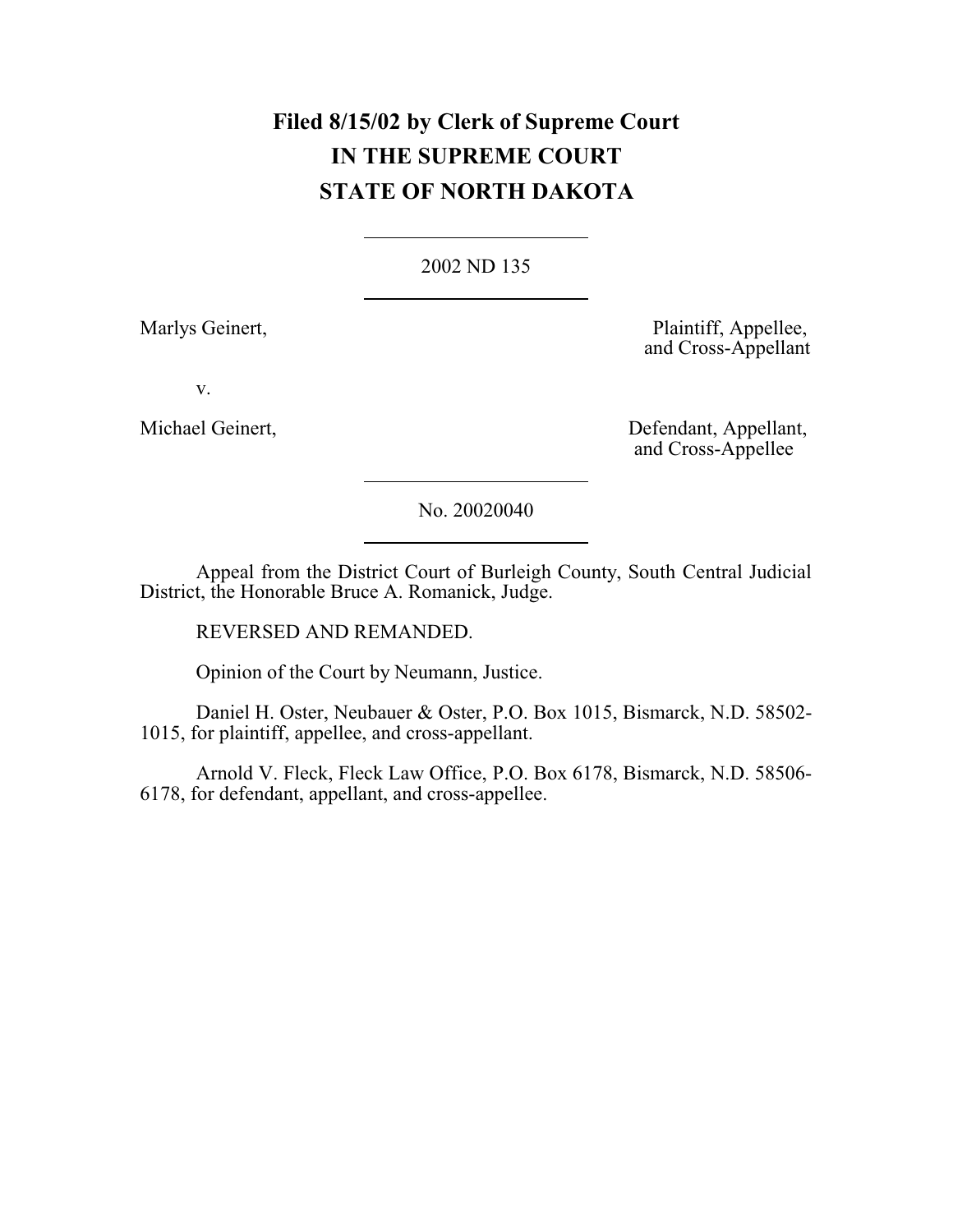# **Geinert v. Geinert [No. 20020040](http://www.ndcourts.gov/supreme-court/dockets/20020040)**

# **Neumann, Justice.**

[¶1] Michael Geinert appealed from judgments amending an original divorce judgment, and Marlys Geinert cross-appealed. We conclude the district court abused its discretion in making the modification of child support effective beginning with the July 2001 payment, rather than from the date of Michael's motion two years earlier, and the court did not abuse its discretion when it declined to impute income to Michael. We reverse and remand for further proceedings in accordance with this opinion.

I

[¶2] Michael and Marlys Geinert were divorced by a judgment dated August 16, 1994. The original judgment awarded custody of the parties' five minor children to Marlys and ordered Michael to pay child support of \$900 per month until each child reached nineteen years of age or graduated from the 12th grade, whichever occurred first. Michael was also ordered to pay \$100 per month toward child support arrearages. The judgment stated the court retained continuing jurisdiction over child support and the amount of child support could be modified in the future, and notified the parties of their right to request a review of child support under N.D.C.C. § 14-09- 08.9.

[¶3] On May 30, 1999, Michael moved to amend the judgment, seeking a reduction of child support and modification of his duty to provide health insurance and medical expenses for the children. Marlys filed a cross-motion, seeking an increase in spousal support and modification of the health insurance provisions for the children.

[¶4] Due to a series of procedural and discovery disputes, the election defeat of the assigned judge, and withdrawal by Marlys's original attorney, the motion ultimately remained pending for more than two years. An evidentiary hearing was held on January 31 - February 1, 2000. On June 15, 2001, the district court issued its memorandum opinion, and on July 18, 2001, the court entered its findings of fact, conclusions of law, and order for judgment. The first amended judgment was entered on July 20, 2001. Michael filed a motion to alter or amend the amended judgment, and a second amended judgment was entered on December 26, 2001.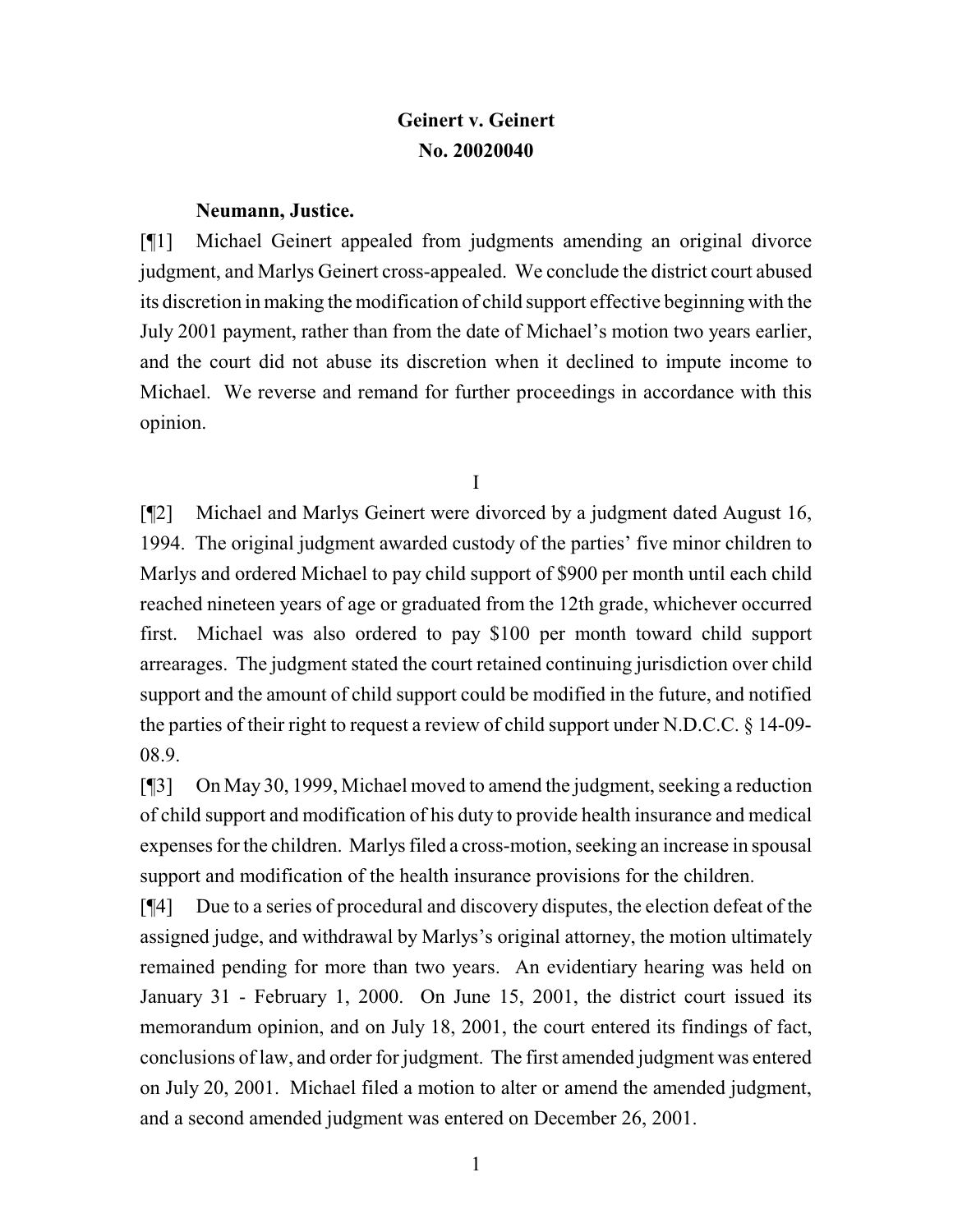[¶5] The court found that Michael's net monthly income was \$1,517.89, resulting in a child support obligation for the two remaining minor children of \$441 per month. The court ordered that Michael pay support of \$441 per month beginning with the July 2001 payment. Child support would be reduced to \$330 a month when the older of the two minor children graduated from high school or turned 19, and would terminate altogether when the youngest child graduated or turned 19.**<sup>1</sup>** Michael appealed, and Marlys cross-appealed.

### II

[¶6] Michael argues the trial court erred in setting July 1, 2001, as the effective date of the reduction in child support, rather than the date Michael filed his motion. Michael argues he was required for more than two years to pay child support in an amount in excess of the presumptively correct amount under the child support guidelines.

[¶7] Section 14-09-09.7(3), N.D.C.C., creates a rebuttable presumption that the amount of child support as determined by application of the child support guidelines is the correct amount of child support. Dufner v. Dufner, [2002 ND 47,](http://www.ndcourts.gov/supreme-court/opinion/2002ND47) ¶ 22, [640](http://www.ndcourts.gov/supreme-court/opinion/640NW2d694) [N.W.2d](http://www.ndcourts.gov/supreme-court/opinion/640NW2d694) 694. This presumption that the guideline amount is correct, and must be ordered unless the court specifically finds the presumptive amount is not the correct amount of child support, applies to motions to modify the original child support order. Olson v. Olson, [1998 ND 190,](http://www.ndcourts.gov/supreme-court/opinion/1998ND190) ¶ 9, [585 N.W.2d 134;](http://www.ndcourts.gov/supreme-court/opinion/585NW2d134) Zarrett v. Zarrett, [1998 ND 49,](http://www.ndcourts.gov/supreme-court/opinion/1998ND49) ¶ 7, [574 N.W.2d](http://www.ndcourts.gov/supreme-court/opinion/574NW2d855) 855; Schleicher v. Schleicher, [551 N.W.2d 766,](http://www.ndcourts.gov/supreme-court/opinion/551NW2d766) 769 (N.D. 1996). Michael argues that, based upon this presumption, any modification of child support should be given effect from the time of the filing of the motion.

[¶8] We summarized our prior pronouncements on the effective date of child support modification in Schleicher, 551 N.W.2d at 770 (citations omitted):

The effective date for a modification of child support depends upon the facts of each case. The trial court may make its order modifying child support effective on the date the motion was filed, any date the motion was pending, the date the court issued its order, or some later date. Once a petition to modify support has been filed, interested parties are on notice that the terms of the support obligation may be changed by the court.

**<sup>1</sup>**The court also modified the health insurance and medical expense provisions of the judgment, and denied Marlys's motion to increase spousal support and her request for attorney fees. Those decisions have not been challenged on appeal.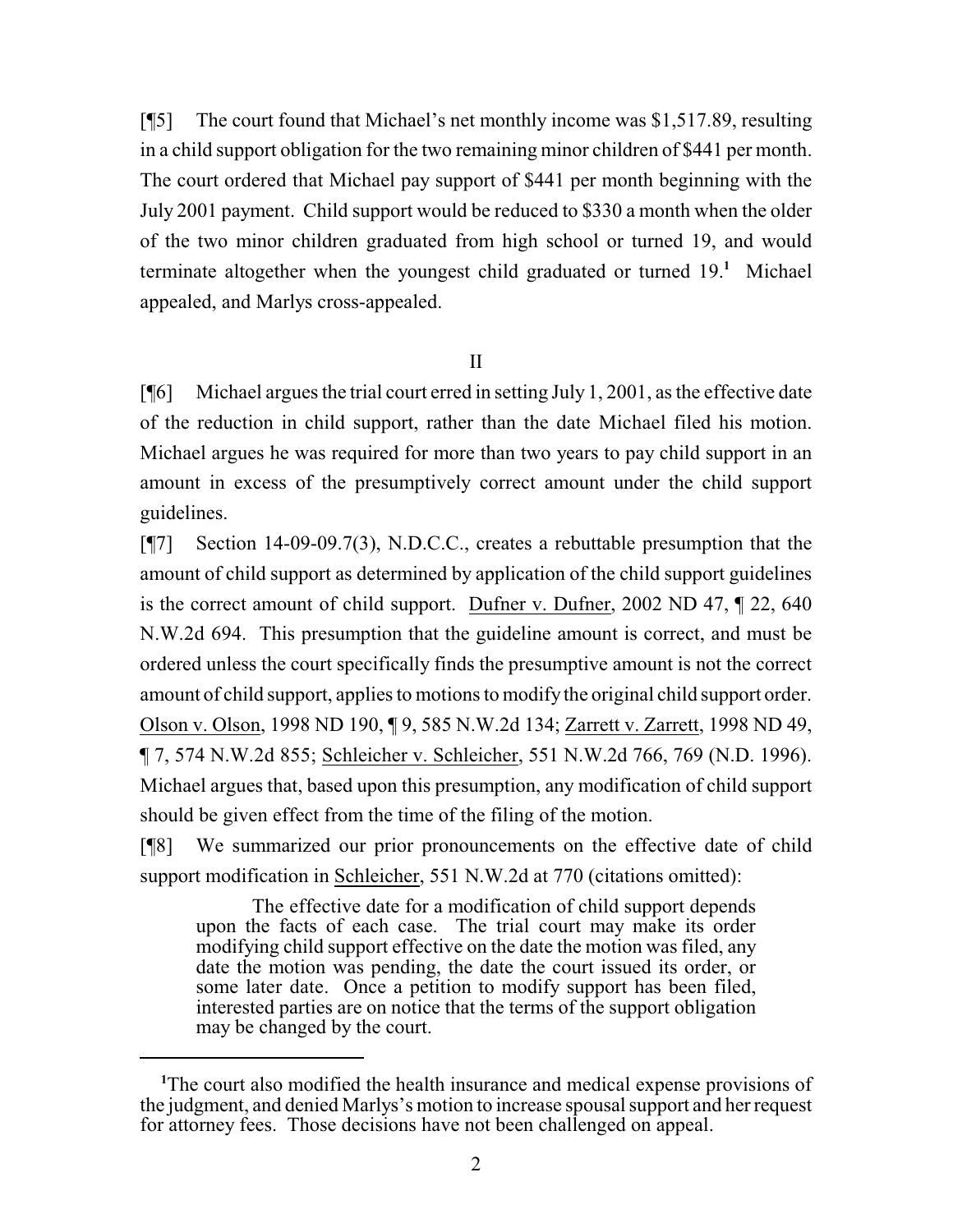The reason for allowing a modification of child support to take effect as of the time of filing was explained in Gabriel [v. Gabriel], 519 N.W.2d [293,] 295 [(N.D. 1994)] (quoting Olson v. Garbe, [483 N.W.2d](http://www.ndcourts.gov/supreme-court/opinion/483NW2d775)  $775, 776$  $775, 776$  (N.D. 1992)):

> "'If the order increasing or decreasing the obligation were required to be prospective from the date of its entry, then the party owing the support obligation or the party to whom such obligation is due could by dilatory tactics postpone his obligation to pay increased or decreased support almost indefinitely  $\ldots$ .

In Schleicher, we expressly noted that the parties had not argued the presumptive effect of the guidelines required that the modification be applied as of the date of the motion:

We do not address the issue, not raised by the parties, that because the guidelines provide a presumptively correct amount of child support, that amount should presumptively apply back to the date the motion was filed.

Schleicher, at 770 n. 4. In subsequent cases in which the presumption issue again was not raised, we continued to employ the standards enunciated in Schleicher. See Olson, [1998 ND 190,](http://www.ndcourts.gov/supreme-court/opinion/1998ND190) ¶ 15, [585 N.W.2d 134;](http://www.ndcourts.gov/supreme-court/opinion/585NW2d134) Edwards v. Edwards, [1997 ND 94,](http://www.ndcourts.gov/supreme-court/opinion/1997ND94) ¶ 16, 563 N.W.2d 394; Steffes v. Steffes, [1997 ND 49,](http://www.ndcourts.gov/supreme-court/opinion/1997ND49) ¶ 14, 560 N.W.2d 888.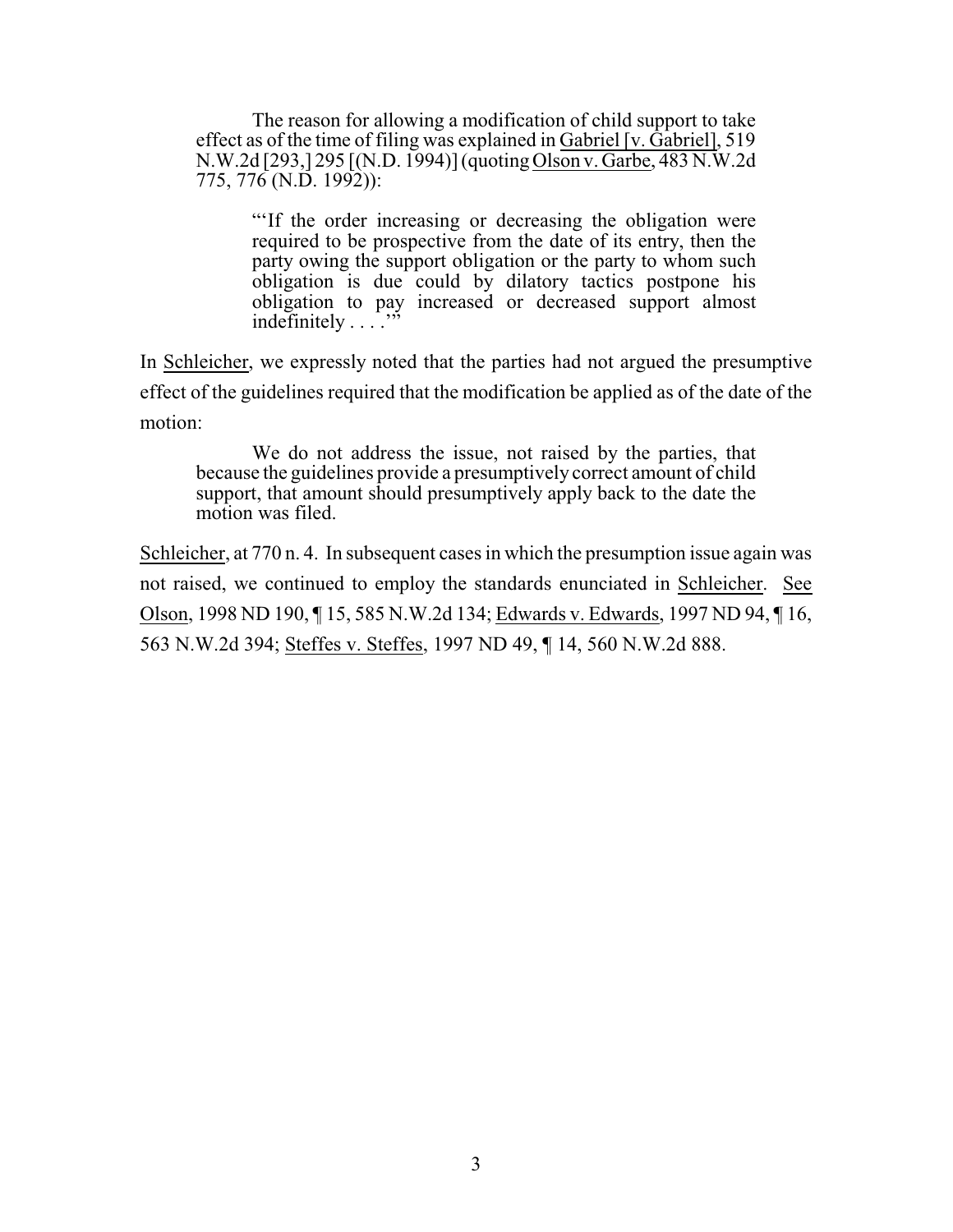[¶9] We have previously hinted that the preferred effective date for an order modifying child support is the date the motion was filed. In Steffes, [1997 ND 49,](http://www.ndcourts.gov/supreme-court/opinion/1997ND49) ¶ 14, 560 N.W.2d 888 (emphasis added), we concluded "the effective date for a modification of child support generally is the date the motion was filed, or some later date." Similarly, in Edwards, [1997 ND 94,](http://www.ndcourts.gov/supreme-court/opinion/1997ND94) ¶ 17, 563 N.W.2d 394, we concluded the trial court had abused its discretion when it set an effective date for a modification of child support later than the date of the motion because the parent had a clear duty to support the child from that date under the guidelines:

The trial court delayed the effective date of Edwards' support payments to July 1, 1996, explaining that May 1, 1996 would be an appropriate date, but the court would provide Edwards a two-month credit for Ciara's 1996 summer visits. The court's reasoning was clearly a misapplication of the guidelines. The original divorce decree contemplated each party would have physical custody of Ciara for an equal amount of time and, therefore, neither parent was ordered to pay child support. However, the parties agree Ciara began living most of the time with Blore as of September 1995, when Ciara started school. Under the guidelines, Blore then became the custodial parent. N.D.A.C. § 75-02-04.1-01(4). The trial court must apply its discretion according to the facts. Under these circumstances, and without any proper reason for a contrary effective date, we conclude it was an abuse of discretion for the trial court to delay the beginning of Edwards' support payments later than February 1996, the month in which the motion to begin support payments was filed, because there was a clear duty to support, but no support payments were being made.

The purpose of continuing jurisdiction and periodic reviews of child support orders is "to insure support is at all times consistent with the current guidelines amount." Lauer v. Lauer, [2000 ND 82,](http://www.ndcourts.gov/supreme-court/opinion/2000ND82) ¶ 4, [609 N.W.2d 450;](http://www.ndcourts.gov/supreme-court/opinion/609NW2d450) see also Zarrett, [1998 ND 49,](http://www.ndcourts.gov/supreme-court/opinion/1998ND49) ¶ 8, [574 N.W.2d 855.](http://www.ndcourts.gov/supreme-court/opinion/574NW2d855)

[¶10] We conclude that, in order to effectuate the public policy underlying the guidelines, a modification of child support generally should be made effective from the date of the motion to modify, absent good reason to set some other date. The trial court retains discretion to set some later effective date, but its reasons for doing so should be apparent or explained.

[¶11] Under the facts in this case, it was an abuse of discretion to delay, without explanation, the effective date of the modification until July 2001, more than two years after Michael moved to modify his support obligation. Michael was required to pay substantiallymore than the presumptively correct amount under the guidelines for those two years. He was required to continue paying an amount which had been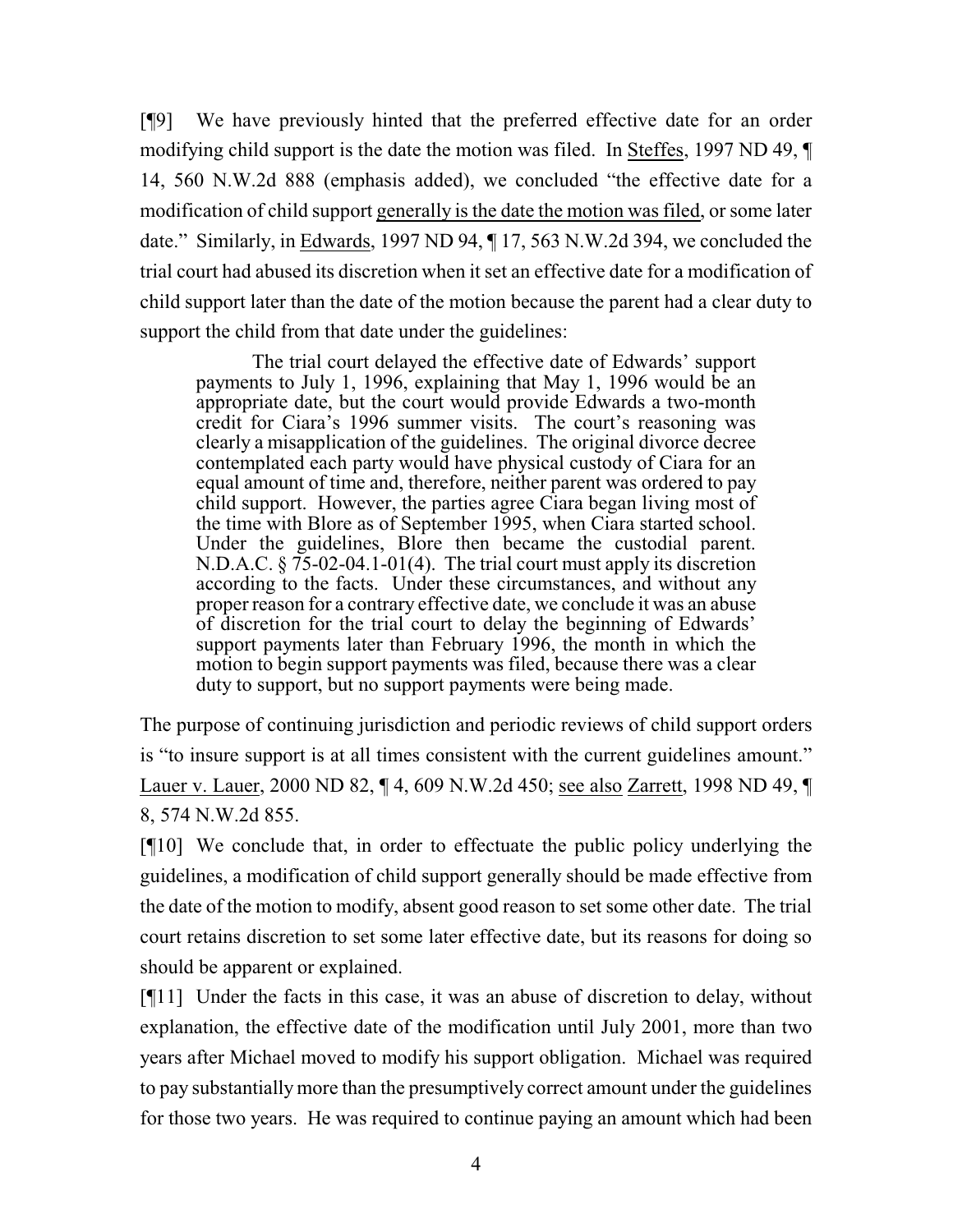based upon five minor children, when at the time the amended judgment was finally entered there were only two minor children for whom he owed support.

[¶12] Under these circumstances, and in view ofthe presumption we adopt today that the date of the motion is generally the appropriate effective date for modification of child support, we conclude the trial court abused its discretion in setting July 2001 as the effective date for the modification of child support. We reverse the order setting July 2001 as the effective date, and remand with directions that the trial court's order modifying the amount of child support be made effective beginning with the June 1999 payment.**<sup>2</sup>**

#### III

[¶13] On her cross-appeal Marlys argues the district court erred in calculating Michael's child support obligation, contending the court should have imputed income to Michael under N.D. Admin. Code § 75-02-04.1-07(9).

#### A

[¶14] Initially there is some dispute over which version of the child support guidelines should be applied in this case. Michael served his motion to modify child support on May 30, 1999. On August 1, 1999, amendments to the child support guidelines, including N.D. Admin. Code  $\S$  75-02-04.1-07(9), became effective. When the district court finally resolved the motion in 2001, it apparently applied the 1999 amended version of the guidelines.

[¶15] In Shaver v. Kopp, [545 N.W.2d 170,](http://www.ndcourts.gov/supreme-court/opinion/545NW2d170) 176-77 (N.D. 1996), this Court indicated that when the child support guidelines were amended after the hearing on the motion but before the court rendered its decision, the amended guidelines should be applied. We similarly conclude that it was not error to apply the 1999 amended version of the guidelines in this case.

**<sup>2</sup>**The trial court calculated Michael's child support obligation for one and two children, respectively. At the time of Michael's motion, however, there were three minor children to whom Michael owed a duty of support. On remand the court will be required to compute Michael's child support based upon three children beginning with the June 1999 payment until the obligation to the third-youngest child terminated under the terms of the divorce judgment.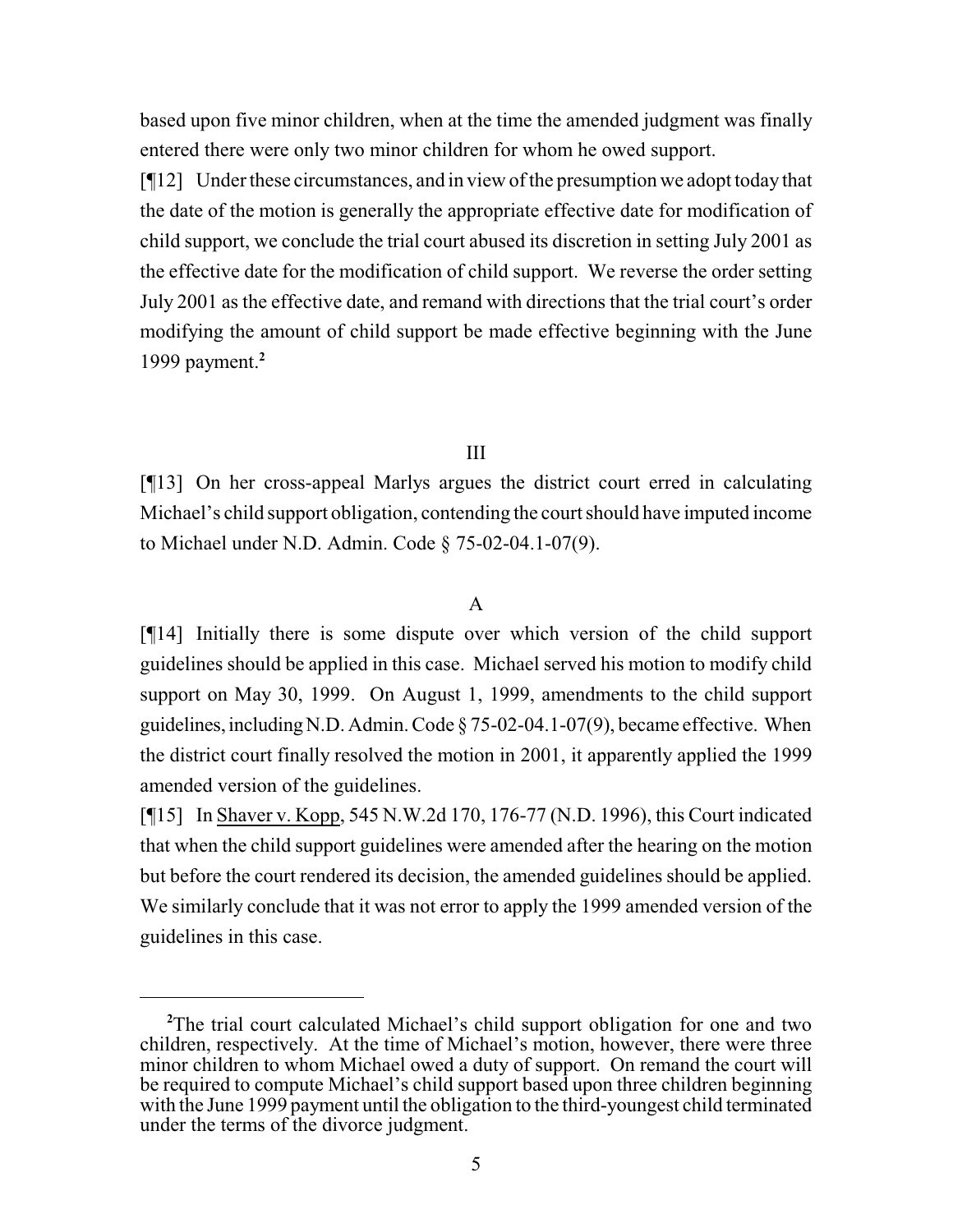[¶16] Marlys argues the trial court erred in failing to impute income to Michael under N.D. Admin. Code § 75-02-04.1-07(9). That regulation provides:

Notwithstanding subsections 4, 5, and 6, if an obligor makes a voluntary change in employment resulting in reduction of income, monthly gross income equal to one hundred percent of the obligor's greatest average monthly earnings, in any twelve consecutive months beginning on or after thirty-six months before commencement of the proceeding before the court, for which reliable evidence is provided, less actual monthly gross earnings, may be imputed without a showing that the obligor is unemployed or underemployed.

[¶17] Section 75-02-04.1-07(9) was adopted in 1999 to allow imputation of income without a showing of unemployment or underemployment if the child support obligor has voluntarily changed employment resulting in a reduction in income. Minar v. Minar, [2001 ND 74,](http://www.ndcourts.gov/supreme-court/opinion/2001ND74) ¶ 23-24, [625 N.W.2d 518.](http://www.ndcourts.gov/supreme-court/opinion/625NW2d518) Marlys argues that, because Michael voluntarily changed jobs in 1997 resulting in a reduction in income, the court was required to impute income to Michael under N.D. Admin. Code § 75-02-04.1-07(9) and base his child support obligation upon the greatest twelve months' earnings beginning on or after thirty-six months prior to commencement of the modification proceedings.

[¶18] We have previously determined, however, that the decision whether to impute income under N.D. Admin. Code § 75-02-04.1-07(9) lies within the discretion of the trial court**<sup>3</sup>** :

The current guidelines do not expressly incorporate a "reasonableness" rule which would preclude imputation of income when an obligor's voluntary reduction of income was "reasonable." We do not mean to imply, however, that the obligor's reasons for changing employment, and reasonableness of her actions, are wholly irrelevant to the decision to impute income under N.D. Admin. Code § 75-02-04.1-07(9). That section provides that the court "may" impute income when an obligor has voluntarily reduced her income. When a court may do something, it is not mandatory but is generally a matter within the court's discretion. Thus, the court may consider the reasons for the obligor's change of employment when exercising its discretion in determining whether to impute income under N.D. Admin. Code § 75-02-04.1- 07(9).

<sup>&</sup>lt;sup>/\*</sup>  $\mathbb{F}$  **f** a change in employment results in unemployment or underemployment, the trial court must impute income under N.D. Admin. Code § 75- 02-04.1-07(3). See Minar, [2001 ND 74,](http://www.ndcourts.gov/supreme-court/opinion/2001ND74)  $\P$  12, 23, [625 N.W.2d 518.](http://www.ndcourts.gov/supreme-court/opinion/625NW2d518)